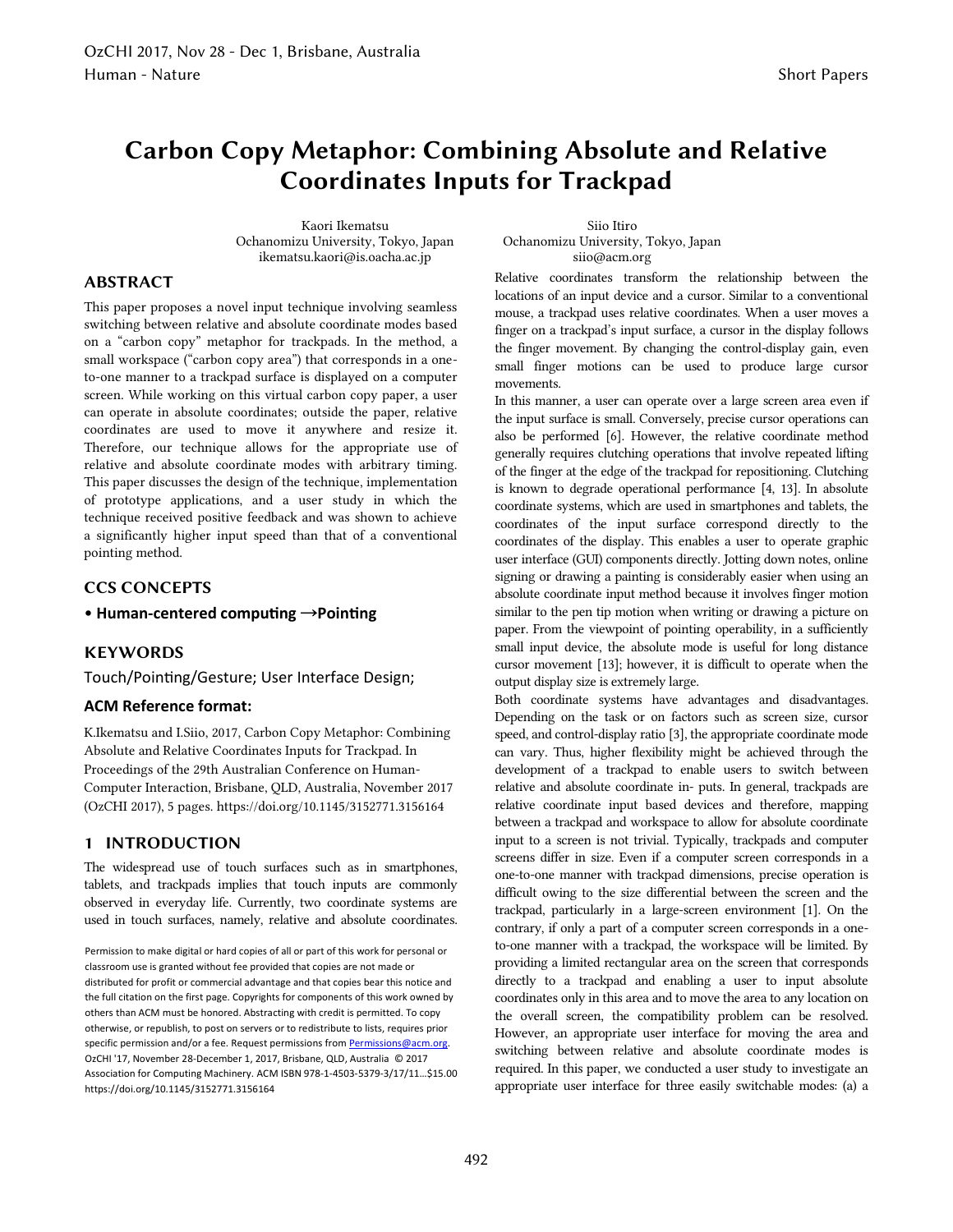conventional pointer mode with relative coordinates; (b) an absolute coordinate mode for input into a rectangular sub-area on the screen; (c) a mode in which the sub-area is moved. Based on the results of the user study, we developed a novel mode switching technique for trackpads, which we evaluated in terms of efficiency and limitations.

## **2 Related Work**

In this section, we discuss related studies on the development of mode switching methods for absolute/relative coordinate systems and direct/indirect inputs. Fig.1 shows the classification of mode switching methods. In this scheme, direct input is defined as the case in which the input device and output screen are the same (e.g., smartphones). Indirect input is defined as the case in which the input device and output screen are separated (e.g., trackpads/mice).



**Figure 1. Classification of mode switching methods.** 

Some related studies on the development of mode switching methods with absolute and relative pointing for indirect input devices such as mice or trackpads are referenced in Fig.1 (1). ARC-Pad [13] provides an absolute pointing mode through finger tapping on a smartphone screen and provides a relative input mode through finger dragging. In this technique, the entire screen corresponds in a one-to-one manner with a smartphone input range, and neither the scaling effect nor the aspect ratio is considered. In [15], which uses a motion-tracked glove, a hand-pointing gesture is used for an absolute-ray casting mode, while opening the hand activates the relative input mode. In [2], absolute indirect mappings are used to control multiple cursors. Inklet [11] is a utility that allows for the use of a common trackpad to emulate a virtual absolute coordinate input area by employing predefined shortcut keys. We propose a technique similar to the above approaches in that it uses explicit mode switching interfaces between absolute and relative coordinates under the control of an indirect input device, i.e., a trackpad. However, previous approaches [11, 15] addressed specific use cases in which a user is locked into a dedicated mode and were not intended to allow for frequent switching between the two modes. We assume that these techniques would enable users to adjust the control- display ratio for absolute coordinate pointing by scaling the workspace to allow for appropriate input.

Some of the related studies shown in Fig.1 (2), [7, 12] involve enabling access to distant and close targets on a large display through the use of a pen device [7] or through bimanual multi touch gestures [12]. The goal of these applications is to achieve efficient long-distance cursor movement or area selection. In contrast, we develop an approach that is suitable for an indirect device with the goal of allowing for efficient cursor positioning in various scenarios. Several studies have proposed methods for mode switching between direct and indirect input in absolute coordinate situations (Fig.1 (3)).

In [14], a technique for gaze-based mode switching between direct and indirect touch inputs for interactive workspaces combines horizontal and vertical touch surfaces. In [5], absolute mapping at two levels of precision is used for representation. This method provides a constrained area of high-resolution input and a broader area of lower input resolution and is accessed using a dual-leg cursor.

## **3 CARBON COPY METAPHOR**

With the goal of providing (a) a conventional pointer mode with relative coordinates, (b) an absolute coordinate mode for input into a rectangular sub-area on a screen, and (c) a mode for moving the subarea, we investigated the development of an appropriate user interface. As the behavior of moving a small area to an arbitrary screen location and then inputting into it is similar to drawing and copying using a small sheet of carbon paper on a large drawing sheet, we have adopted the "carbon copy" metaphor. In the system, a virtual "car- bon paper" appears on the display when the user touches the trackpad with their fingers. In the real world, we can move a piece of carbon paper by slightly pressing it with our fingers, and we can transfer an image on it to another piece of paper by holding and fixing it. The proposed method is based on this type of hand motion: the user can manipulate the virtual "carbon paper" using actions similar to what they would use to manipulate a physical piece of carbon paper.



**Figure 2. (Left) Frequency of the number of fingers used to hold the carbon paper (%). (Right) Proportion of holding the paper between any two fingertips relative to all methods for holding the paper (%).** 

#### **3.1 Preliminary Experiments**

To design the carbon copy user actions described above, we conducted an observational study on the manipulation of a piece of carbon paper in the real world. We assigned a drawing task to six participants (five right-handed, one left- handed, aged 21 to 24) using a large piece of drawing paper (500 × 400 mm), a small piece of carbon paper (130  $\times$  130 mm), and a ballpoint pen that was designed to run out of ink. Participants signed their names on the left half of the drawing paper and painted freely on the right half. We recorded the experiment and searched for patterns in which the fingers were used for handling the carbon paper.

When the participants wrote or drew on the paper, they tended to press the edge of the carbon paper with their non-dominant hand. This indicates that the participants utilized a wide drawing area and pressed the carbon paper to prevent it from floating or peeling off. Fig.2 (left) shows the proportion of the time during which fingers touched the carbon paper compared to that required for the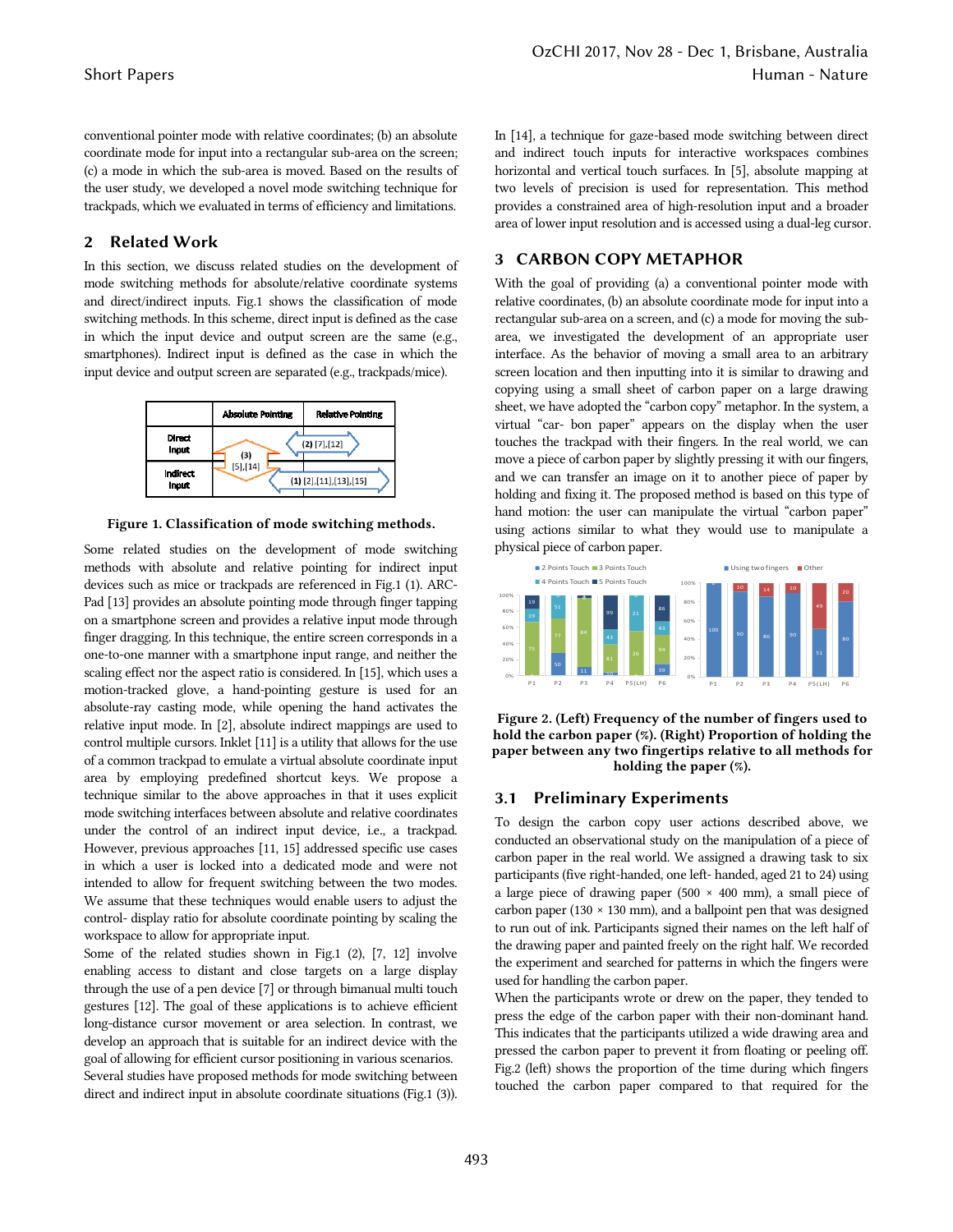execution of the overall task. There are significant variations in the frequencies of the use of various pressing techniques; for instance, using two pairs of three fingers versus other techniques. Variance analysis calculations revealed significant differences in the frequencies of various finger configurations (F  $(1,5) = 8.632$ , p < 0.001), with multiple comparisons revealing significant differences between the frequency of three- and two-finger touching  $(t(5) =$ 4.651, p< 0.001), three- and four-finger touching (t  $(5) = 3.477$ , p < 0.005), and three- and five-finger touching (t  $(5) = 4.002$ ,  $p < 0.001$ ). Other potential pairings were not considered significant. As shown in Fig.2 (right), participants tended to widely open two fingers, which implies that they used the two fingers to firmly hold down the carbon paper. Conversely, various finger movements were observed in moving the carbon paper.



**Figure 3. Trackpad divided into two areas (this case is for use by a right-handed person). The black-framed carbon copy area corresponds to the trackpad.** 

#### **3.2 Interface Design**

We designed the interface based on the observational study results. In the interface, two hands can be used to operate the virtual carbon paper. Focusing on participant behavior with respect to writing on the carbon paper, we adopted "pressing the edge of a carbon paper with two fingers of the non-dominant hand spread" as a condition for the writing operation. When users spread two fingers of their non-dominant hand to press the edge of the trackpad while moving the cursor with one finger, a small working area appears at the cursor location on the screen. Gilliot [8] showed that, in absolute indirect-touch situations, the input and output aspect ratios are important, but the display scale is not. Thus, we use the same aspect ratios for the input surface and the screen area. The small working area (carbon copy area) enables an absolute coordinate input mode (carbon copy mode). When users remove the two non-dominant fingers, the carbon copy area disappears and the input mode switches back to the conventional relative coordinate input mode.

#### **4 IMPLEMENTATION**

To test the efficiency of the proposed method, we implemented a prototype painting application in Objective-C for use on the OS X 10.9 operating system. In the prototype, touching the trigger area with one finger activates the carbon copy area (the black-framed area on the screen, as shown in Fig.3). Similar to the preliminary experiment, the entire desktop area in the prototype corresponds to the drawing paper, while the black-framed carbon copy area corresponds to the carbon paper. We divide the trackpad into two parts (non-dominant hand side: trigger area; dominant hand side: input area) to define a gesture set for fixing/moving the carbon copy area and switching between relative and absolute coordinate inputs. A mapping between the gesture set and the functions of the application is shown in Fig.4. Short Papers<br>
s (non-dominant hand side: trigger area; dominant hand side:<br>
at area) to define a gesture set for fixing/moving the carbon copy<br>
and switching between relative and absolute coordinate inputs.<br>
mapping betwe

| No.                                    |                                                                            |        |                                                                  | 4                                             | 5                             | 6                                                                |
|----------------------------------------|----------------------------------------------------------------------------|--------|------------------------------------------------------------------|-----------------------------------------------|-------------------------------|------------------------------------------------------------------|
| Fingertip<br>position on a<br>trackpad | O                                                                          | S      | $\circ$<br>C                                                     |                                               | $\circ$                       |                                                                  |
| Functional<br>Instruction              | Moving a Cursor Showing a<br>Pointer (Relative Carbon Copy<br>Coordinates) | l Area | Moving a Cursor Moving a<br>Pointer<br>(Absolute<br>Coordinates) | Carbon Copy<br>Area (Relative<br>Coordinates) | Scaling a Carbon<br>Copy Area | Scaling a<br>Carbon Copy<br>Area to fit a<br>forefront<br>window |

**Figure 4. Mapping between touch gestures and functions. Red circles indicate a moving finger and blue indicate a fixed one**.

*No.1* involves one finger moving on the trackpad, corresponding to cursor movement with conventional relative coordinate inputs.

*No.2* involves two fingers fixed on the trigger area. Using this operation, the carbon copy area appears (initially at the same size as the trackpad) on the screen.

*No.3* involves two fingers fixed on the trigger area and one finger moving on the input area. Using this operation, a user manipulates the pointer inside the carbon copy area in the absolute coordinate input mode. Our prototype produces cursor movement by applying a dragging motion (moving while pressing) to the input area. That is, when users activate the carbon copy mode, they can trace the input area to obtain a preview of cursor movement and they can drag to draw lines on the paint application. The cursor follows the movement of the finger on the input area.

*No.4* involves one finger on the trigger area and one finger fixed on the input area. This corresponds to positioning the carbon copy area in relative coordinates.

*No.5* involves a scaling function for the carbon copy area. It can be activated by fixing two fingers on the corner of the trigger area and then scaling the carbon copy area (while maintaining the aspect ratio) by moving one finger along the input area. In this method, finger motion away from the trigger area enlarges the carbon copy area while motion toward it shrinks the workspace. Using the above functionalities, the proposed method switches between the respective coordinate modes by simply mimicking the manner in which writing is performed on carbon copy paper.

#### **5 USER STUDY**

#### **5.1 Experimental Setup**

To measure the effectiveness of the proposed method, we compared the following two methods: Method 1, i.e., the proposed technique (combining relative and absolute coordinate inputs), and Method 2, i.e., employing a conventional relative coordinate input using a trackpad. We tested two main hypotheses: (1) after a short learning time, the performance of Method 1 gradually increases; (2) Method 1 provides better performance than Method 2. For comparison, we developed a simple paint application on Apple MacBook Pro (13 inch, trackpad: 105 × 75 mm). Eight people participated (six right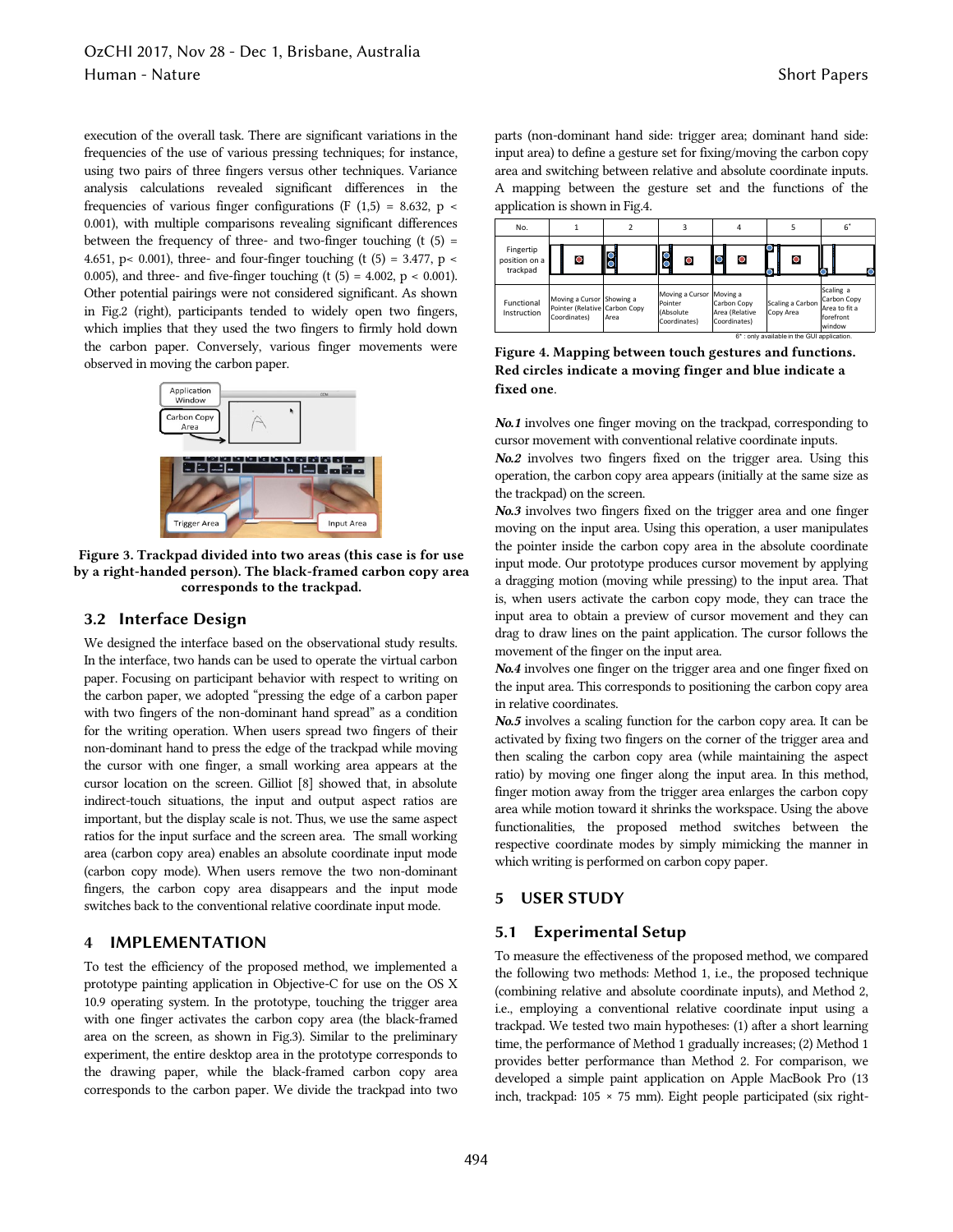handed, two left-handed, aged 22 to 65) in the experiment. All but one of the participants used an Apple Magic Trackpad on a daily basis. Each participant was asked to write animal names (each having five stroke counts) in English within a series of blue boxes (60  $\times$  43 mm) (Fig.5 (left)). We set the carbon copy area to 70  $\times$  50 mm,1 giving it and the blue boxes the same aspect ratio as the trackpad embedded in MacBook Pro. Each task consisted of writing five animal names, and each participant was asked to perform ten such tasks for each technique. Thus, we obtained 2,000 strokes (8 [participants] × 10 [task/participants] × 5 [words/task] × 5 [strokes/word] = 2,000). Before conducting the tasks, we demonstrated them using each technique. Participants were provided a maximum of 5 min to practice performing each technique, with no instructions given concerning the order of writing words. In the proposed technique (Method 1), the carbon copy area can be displayed and positioned through relative coordinate inputs, and then, a participant can write words using absolute coordinate inputs. Each participant employed both methods in a counterbalanced order. We observed the changes in the performances of the respective techniques through learning and practice. We recorded task completion time and error counts, i.e., the number of unintentional mode switches for each trial, and each task was video recorded in its entirety.

#### **5.2 Result**

Figure 5 (right) shows the input speed results for each technique. Initially, Method 1 achieved a lower average input speed (70 s) than Method 2 (50 s). However, participants rapidly learned how to use our technique and began to achieve faster input speeds than those under Method 2 starting from the fifth writing task trial. As the comparison experiment continued, our technique continued to achieve faster input speeds. By the end of the study, the average input speed of Method 1 was 29 s, while that of Method 2 was 43 s. The increase in performance observed in the study occurred through short-term learning and practice, supporting our hypothesis (1). The execution times of the final trials using Method 1 were considerably shorter than that of the initial trial (the latter trials were shorter by 41 s on average). In contrast, the average difference for Method 2 was only 7 s. Focusing on the tenth trial of the writing task, a t-test revealed that the difference between Methods 1 and 2 was significant (t  $(7)$  = 4.10122, p < 0.01). We believe that this is attributable to the fact that all participants regularly use relative coordinate input devices (mouse or trackpad). The participants familiarized themselves with our technique after only a few trials, and as a result, they could operate the application more efficiently and reduce their execution time. The results of the experiment demonstrate that after a short learning period, the proposed technique becomes more efficient than a conventional input technique, thus supporting hypothesis (2). In the Method 1 trials, all participants utilized the absolute coordinate mode for implementing the writing action and the relative coordinate mode for moving the cursor in the intervals between writing each animal name. We presume that the participants intuited that the relative coordinate mode is useful for short distance cursor movement and the absolute coordinate mode is suitable for writing. In terms of error counts, 20

unintentional mode switching occurred. However, the opposite case never occurred. The total error rate was  $(20 \times 100)/2000 = 1.00\%$ .



**Figure 5. (Left) Five animal names in lowercase, produced using five strokes for each word. (Right) Mean input speed.** 

# **6 DISCUSSION AND LIMITATIONS**

In the use of the non-dominant hand for subsidiary tasks such as temporal mode switching [9, 10], our interaction design follows previous studies. The proposed technique utilizes the non-dominant hand for temporal mode switching modality. We received favorable comments from seven participants to the effect that the mode switching operation based on the carbon copy metaphor is easy to understand. The metaphor of "while pressing the edge of the carbon paper, the paper is fixed and transfers along the locus of a pen tip" is intuitive and reasonable. In addition, four participants mentioned that switching only while touching the trigger area is similar to a modifier key function, indicating the usefulness of the proposed technique, particularly for short duration tasks involving large cursor movements (from one screen to another screen in a dual display environment or from a corner to an opposite corner), online signing, jotting down notes, etc.

# **6 CONCLUSION**

In this paper, we proposed a novel trackpad-based mode switching technique developed using data obtained from an observational study of real-world user manipulation of carbon paper. The proposed technique achieved a significantly higher input speed than that of a conventional input method and received positive feedback from participants. Future work will involve further testing as to how our approach works at other screen sizes.

# **ACKNOWLEDGMENTS**

This work was partially supported by JSPS KAKENHI Grant Number 26330219 and 17J02834.

#### **REFERENCES**

- Accot, J., and Zhai, S. Scale effects in steering law tasks. In Proceedings of the SIGCHI Conference on Human Factors in Computing Systems, CHI '01, ACM (New York, NY, USA, 2001), 1–8.
- [2] Benko, H., Izadi, S., Wilson, A. D., Cao, X., Rosenfeld, D., and Hinckley, K. Design and evaluation of interaction models for multi-touch mice. In Proceedings of Graphics Interface 2010, GI '10, Canadian Information Processing Society (Toronto, Ont., Canada, Canada, 2010), 253–260.
- [3] Benko, H., Wilson, A. D., and Baudisch, P. Precise selection techniques for multi-touch screens. In Proceedings of the SIGCHI Conference on Human Factors in Computing Systems, CHI '06, ACM (New York, NY, USA, 2006), 1263–1272.
- [4] Casiez, G., Vogel, D., Pan, Q., and Chaillou, C. Rubberedge: Reducing clutching by combining position and rate control with elastic feedback. In Proceedings of the 20th Annual ACM Symposium on User Interface Software